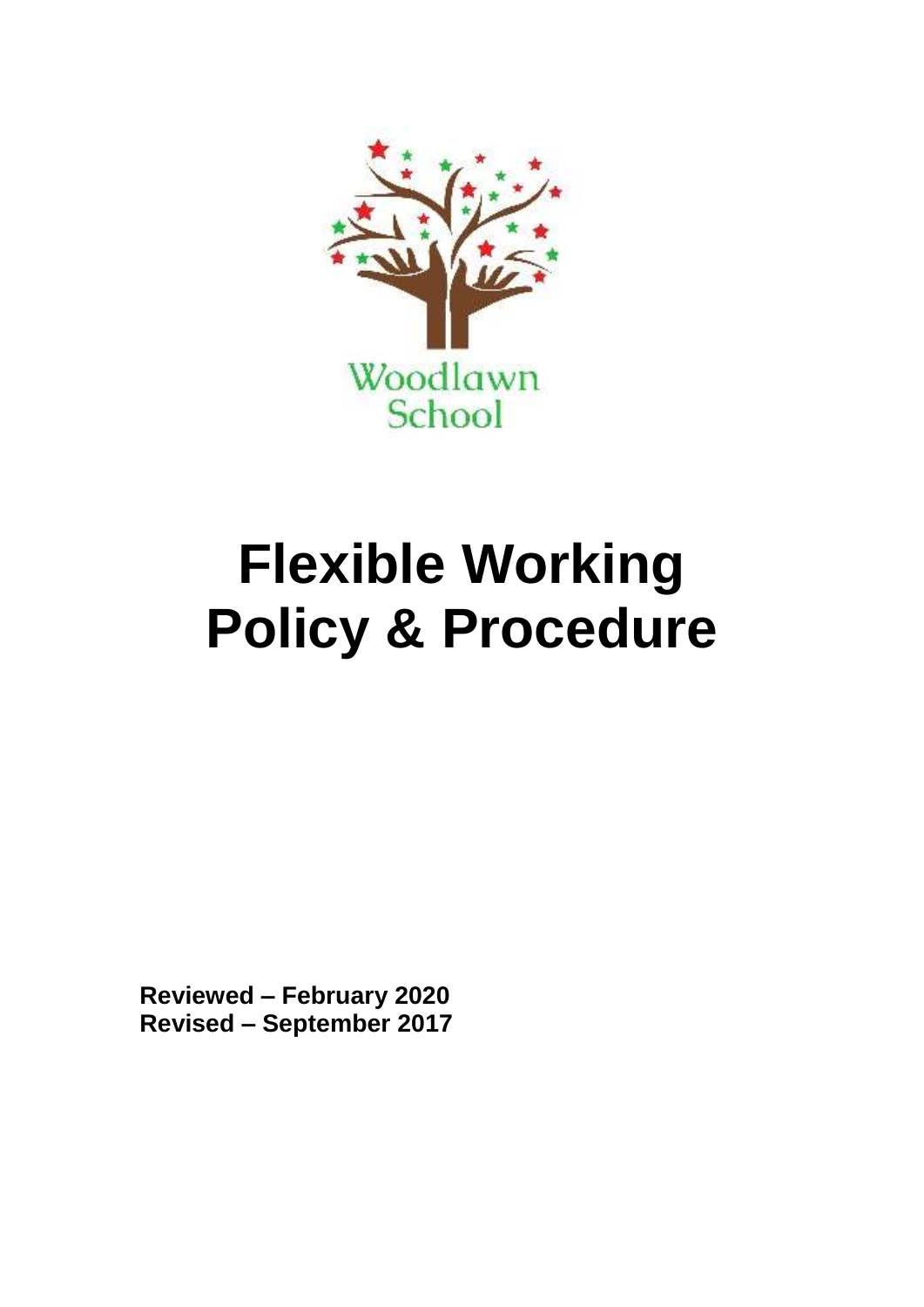# **Section One – Flexible Working Policy**

## **1. Introduction**

- *101 This Policy & Procedure sets out the approach of the School to handling requests for Flexible Working from employees who, in accordance with the Employment Rights Act 1996 and the Employment Act 2002, work under a contract of employment with The Governing Body of Woodlawn School.*
- *102 We believe that the document offers clear and transparent guidance to ensure fairness in assessing requests from qualifying employees who wish a contract variation to enable more flexible working arrangements<sup>1</sup> .*
- 103 Governors recognise that some requests for flexible working may be dealt with more appropriately by alternative policies and procedures such as school leave of absence or sickness policies/procedures. Employees should therefore initially seek advice from their line manager as to the most appropriate route to ensure their request for flexible working can be considered.

## **2. Legal Framework**

1

- *201 In compiling this document the Governing Body have ensured compliance with requirements of the Equality Act 2010, Part time Workers Regulations 2000, Employment Rights Act 1996 (as amended by section 47 of the 2002 Employment Act, subsequent Statutory Instruments and the Children and families Act 2014) <sup>2</sup> as well as best practice as contained within the ACAS Flexible Working Code of Practice.*
- 202 *The current legal framework provides an entitlement for all employees within school to formally request a permanent contract variation, if they fulfil the following criteria<sup>3</sup> :*

*They have not made a formal application in the previous twelve months*

*They have been employed for a minimum 26 weeks with their current employer.* 

<sup>1</sup> The contract variation will normally consist of a request to adjust hours worked, times when required to work such as shift pattern or move to term time only or the base/establishment (where school is on split sites).

<sup>&</sup>lt;sup>2</sup> The Flexible Working (Eligibility, Complaints and Remedies) Regulations 2002; Flexible Working (Procedural Requirements) Regulations 2002; Flexible Working (Amendment) Regulations 2006 & 2007; Flexible Working Regulations (Eligibility, Complaints and Remedies) Amendments regulations 2009.

<sup>&</sup>lt;sup>3</sup> There may be occasions where these criteria conflict with more favourable statutory regulation or collective agreements for specific staff groups. Therefore advice will be sought from the school Link HR Business Partner before proceeding to disqualify a request on failure to meet these criteria.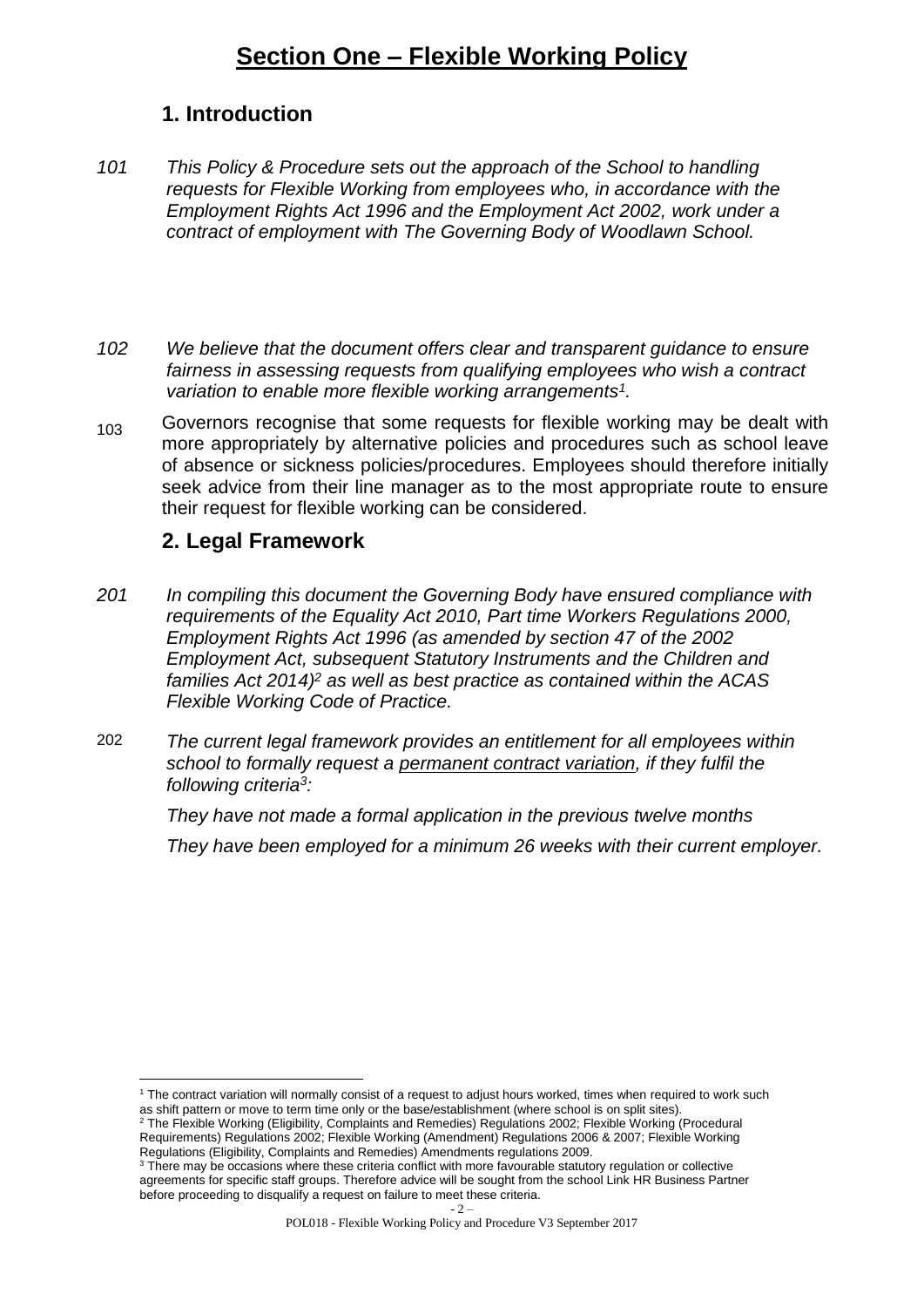# **3. Options For Flexible Working**

301 ACAS guidance lists a number of options for flexible working and though we recognise this is not an exhaustive list, the governors believe it is helpful in allowing staff to understand the flexibilities available, subject to the needs of the school.

302 Common kinds of flexible working include:

- Part-time working *example could include employees starting work later and finish early in order to take care of children after school*
- Flexi-time *example could include employees required to work within essential periods but outside these 'core times' they often get flexibility in how they work their hours*
- Job-sharing *typical example would be two employees who share the work normally done by one employee*
- Working from home *examples of using new technology, makes communication with office and customers possible, via telephone, fax and email from home, car or other remote locations*
- Term-time working *example of where an employee on a permanent contract takes paid and/or unpaid leave during school holidays*
- Staggered hours *example could include employees in the same workplace having different start, finish and break times – often as a way of covering longer opening hours as part of the extended schools agenda*
- Annual hours *example of calculating the hours an employee works over a whole year. The annual hours are usually split into 'set shifts' and 'reserve shifts' which are worked as the demand dictates*
- Compressed working hours *example of such working practice would be where employees work their total agreed hours over fewer working days – such as a five-day working week is compressed into four days*
- Shift-working *examples of this practice are more common where opening hours are over an extended period requiring more than one shift.*
- *Flexible/phased retirement -* allows the employee the opportunity, in some circumstances and with the employers consent, to access part/all of their pension as part of a reduction in hours. This will mitigate against loss of income from a reduction in annual salary.

## **4. Business Justification**

401 *Any request from an employee under this policy requesting flexible working will be supported in principle and approved, except where to do so would have significant detrimental impact upon the effective running of the school and/or service delivery. It is therefore important for the employee to work with the school to minimise this impact as where agreement cannot be reached then the request may be declined. Where a request is declined then this must be evidenced – examples may include one or more of the following:*

> *Inability to meet curriculum & logistical needs of service – examples may include evidence of disruption to time limited projects or disruption to pupil learning or delivery of IEP's, etc.*

> *Inability to re-organise work amongst existing staff – examples may include a proposed change having a direct impact on other staff working arrangements or could be of a specialist nature that cannot be covered from existing staff.*

*Inability to recruit additional staff – example may include where attempts to*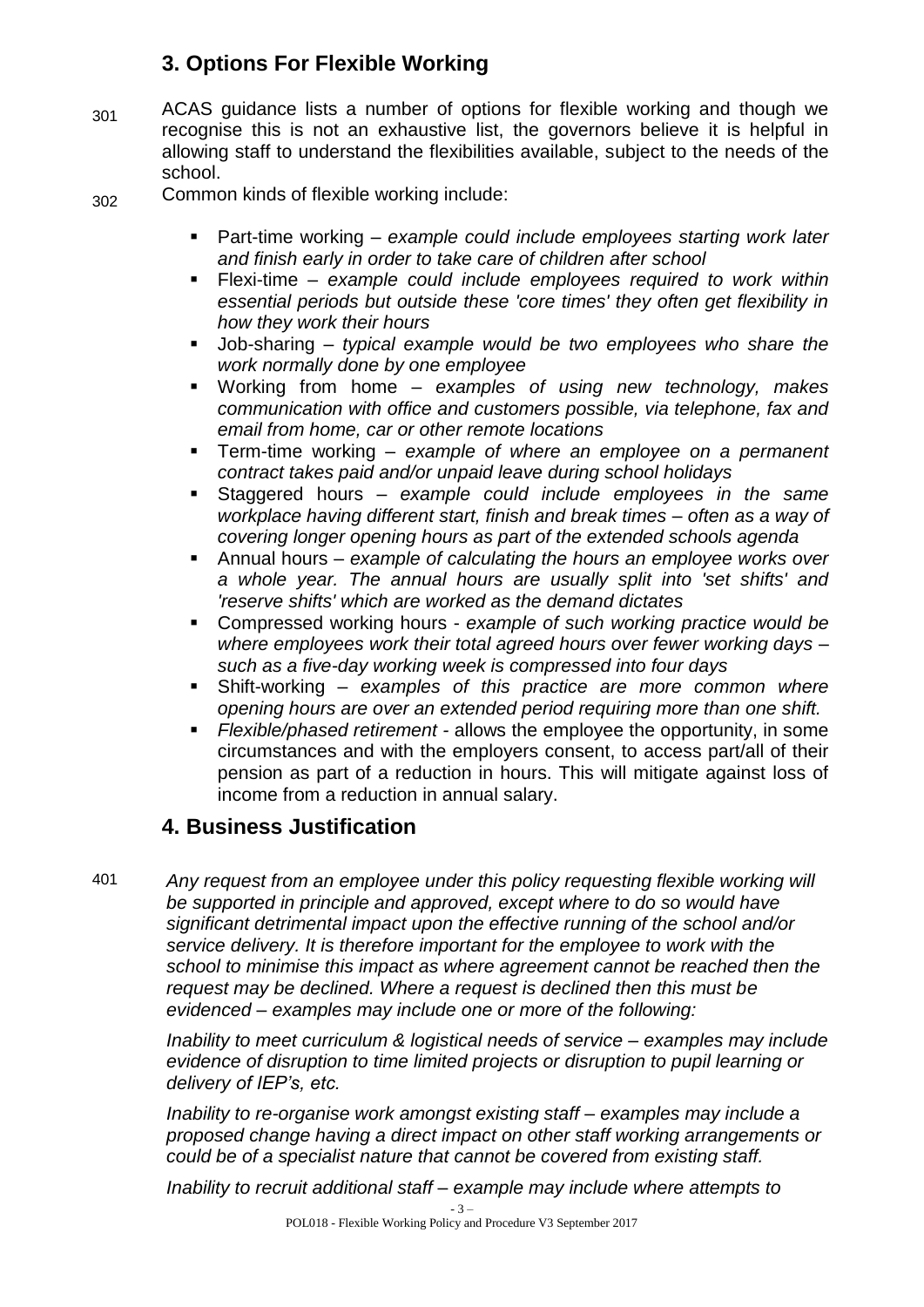*recruit to specialist subject or knowledge based post or short term temporary arrangements have been unsuccessful.*

*Burden of additional resources to implement proposed change – examples may include changes outside of the school day, disproportional additional training or other associated costs etc.* 

*Significant detrimental impact on quality of service – examples may be related to teaching/learning impact upon the child or less efficient running of office/support systems.*

*Significant detrimental impact on performance of service – examples as above* 

*Insufficiency of work during periods the employee proposes to work – example may include request for a change in shift pattern when proposed work is not available or more limited in nature.*

*Planned structural changes in school – example may include situation where the school is considering restructuring and the request for a variation has a potential impact.* 

402 *Any grounds for refusal and accompanied explanation MUST be provided to the employee in writing from the Headteacher following the initial request or any subsequent Appeal Panel that considers a request.. Such correspondence to be issued within the timescales as set out in this policy & procedure.* 

## **5. Aims of Flexible Working**

- <sub>501</sub> The Governing Body accepts its responsibilities in assisting employees to balance their work and home life, noting that effective practices to promote flexible working will benefit not only the employee, but also the school and the community it serves.
- 502 *Though we recognise that employees do not have an automatic right to flexibility, we believe the promotion of flexible working arrangements can benefit the school by:*
	- Increasing loyalty & commitment from employees
	- Improving well-being
	- Retaining valuable employees
	- Reducing absenteeism and sickness
	- Increasing the school's ability to deal with organisational change
	- Giving more time for employees to focus on life outside work
- 503 *This Policy & Procedure has therefore been produced to facilitate discussion between the school and employee to encourage both to consider alternative methods of working within school.*
- 504 *In considering proceeding with a request, the school and employee concerned may wish, where appropriate, to seek advice on the implications of changes to contractual arrangements<sup>4</sup> to ensure all parties are clear as to the consequences of any decision.*

<sup>1</sup> <sup>4</sup> Advice may be sought from the school Link HR Business Partner (school) or Trade Union/Professional Association (employee). For example there is no guarantee that a request to permanently change terms, if granted, may be altered in the future if an employee's circumstances change.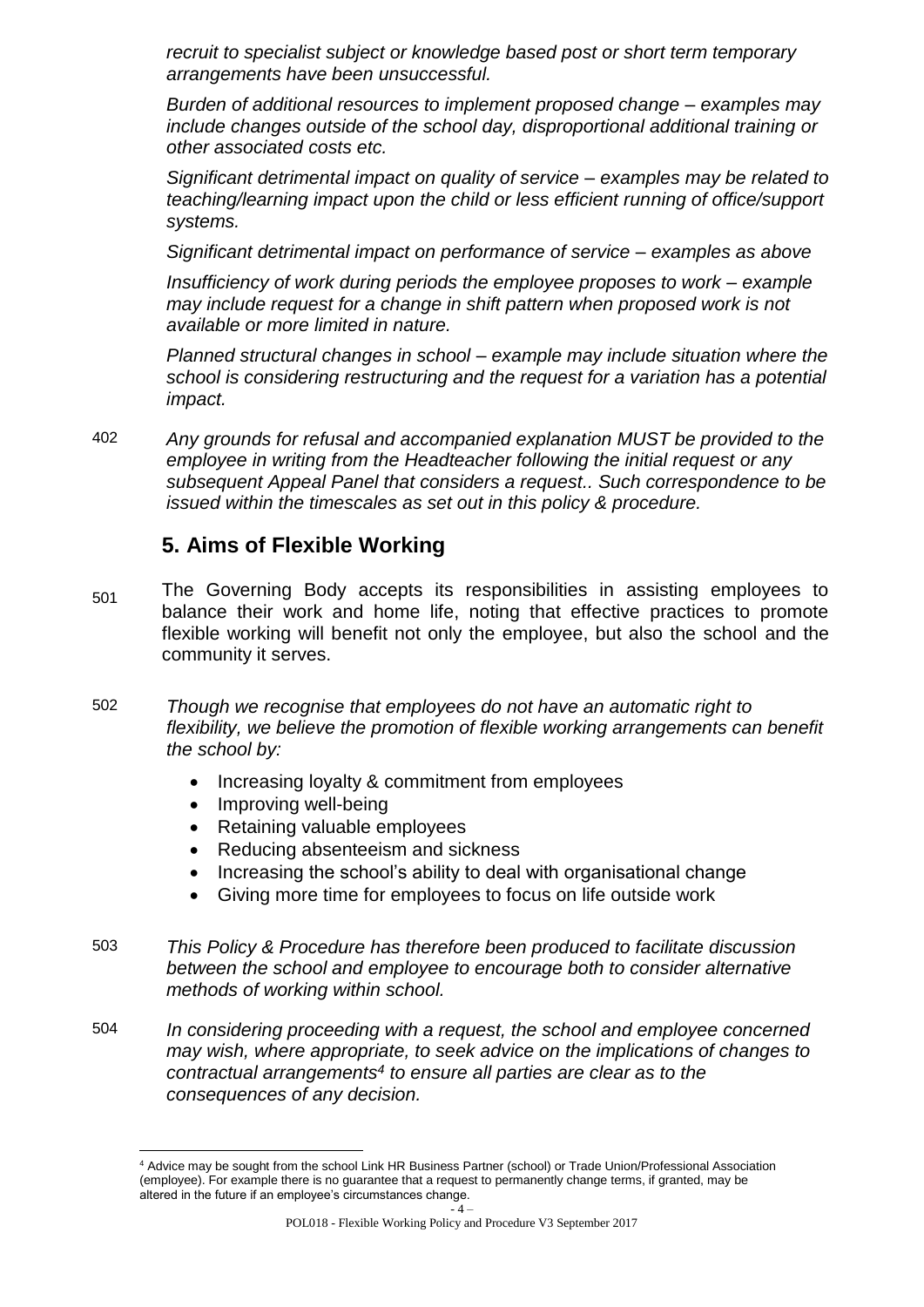# **6. Principles of Flexible Working**

601 *The Governing Body recognises the importance of maintaining good working relationships with employees and it seeks to achieve a working environment in which requests for flexible working can be discussed at an early stage, by encouraging open and honest communication.*

602 *However, we recognise that on occasion the ability of the school to accommodate a request for flexible working may not be immediately apparent and in such circumstances we have adopted the procedure accompanying this policy statement.*

## 603 *The Governing Body have agreed a set of principles to ensure a fair and consistent assessment of any request for flexible working, these being:*

- Requests are undertaken in accordance with the accompanying procedure contained within this document except where variations have been agreed by all parties and appropriately recorded.
- Employees will be provided with ongoing information on the progression of their application for Flexible Working by the Headteacher dealing with the request
- The employee raising the request will have the right to be represented by a work colleague or their trade union/professional association representative at any subsequent hearing or appeal
- That any decision is in line with good practice, particularly that advocated by the Advisory, Conciliation and Arbitration Service (ACAS) and taken without regard to a person's race, age, disability, gender, sexual orientation, religion, belief or position/role within the school.
- That requests will be approved in all cases, except where it can be shown that to do so would have a significant detrimental impact on the effectiveness of the school organisation and/or service delivery (see section 4 of this policy).
- Where a request is declined the employee will be given reasons in writing and informed of their right of appeal within the timeframes set by this policy & procedure.

# **7. Roles & Responsibilities**

## **Governing Body**

701 *The Governing Body will have overall responsibility for adoption and implementation of this Policy & Procedure for our school. They will be responsible for monitoring such requests ensuring equality of opportunity has been considered in decisions taken. They will also undertake a periodical review of the policy and consult on any subsequent amendments prior to adoption.*

## **Hearing/Appeal Panels**

702 *Hearing stage: To consist of the Headteacher making the initial decision to assess any request received for changes in working arrangements and where appropriate suggest alternative solutions to reach agreement.*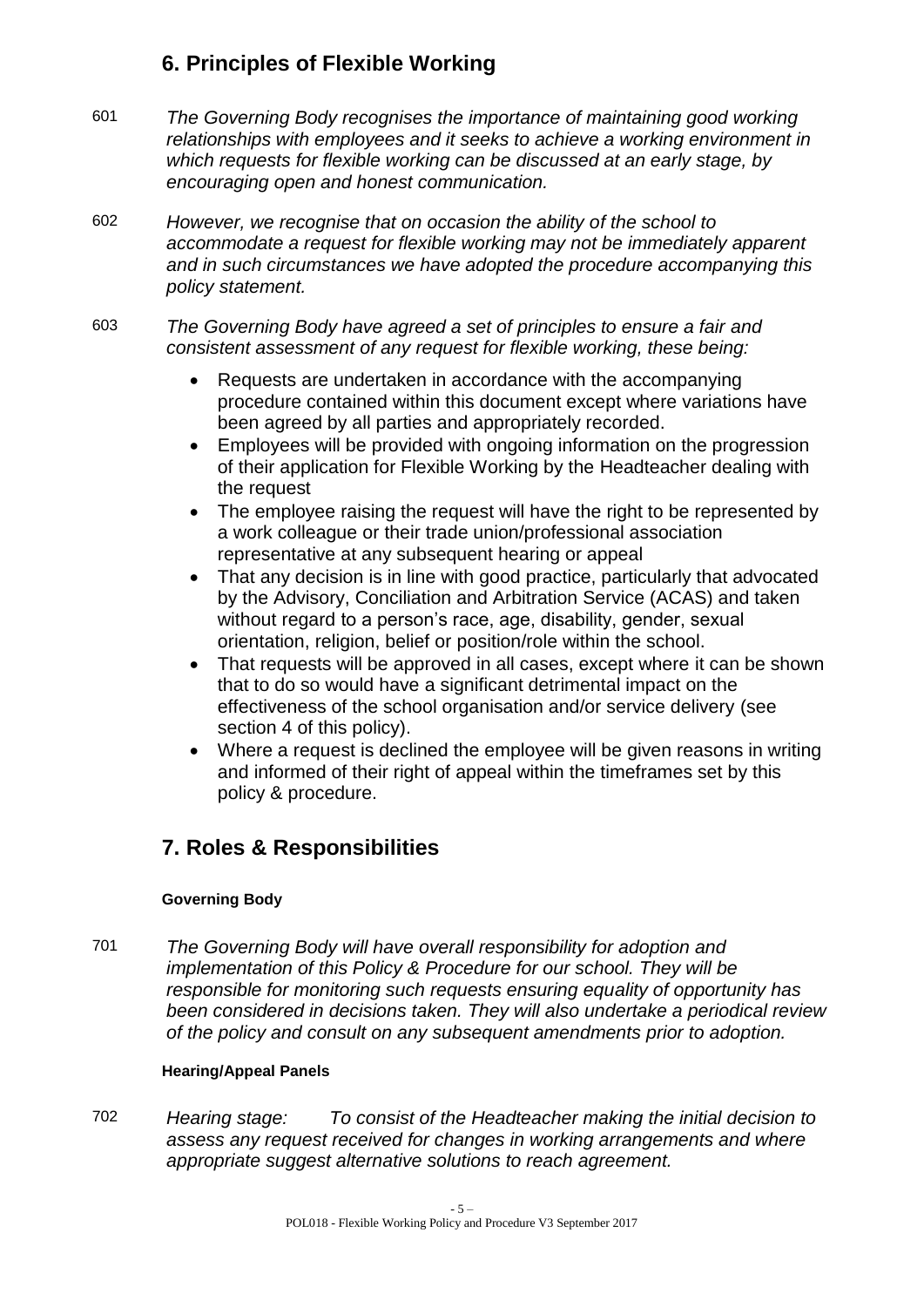*Appeals stage: To consist of 3 members of the Governing Body appointed to assess the reasons for appealing against the decision taken at the hearing stage and where appropriate suggest alternative solutions to reach agreement.*

#### **Headteacher**

703 *The Headteacher will have day-to-day responsibility for implementation of any decisions reached as part of this Policy & Procedure.* 

#### **Employees**

1

704 *To be proactive in seeking an acceptable solution, through assessing the implication of their proposals on the running of the school and how they could be overcome. In doing so they should take into account when implementation will have the least impact upon the school<sup>5</sup> and provision of appropriate notice for any change in contract variation.*

## **Trade Union/Professional Association Representatives**

- 705 *The Governing Body recognise the important role played by recognised Trade Union/Professional Association representatives within this process and its our expectation the appointed representatives will:*
	- **EXECT** engage in a constructive manner with the school in any discussions relating to a request from one of their members seeking a variation in their contractual terms.
	- support their members in seeking an acceptable solution, through assessing the implication of their proposals on the running of the school and how they could be overcome.

## **8. Meetings, Hearings & Appeals**

- 801 *Such persons or panel members as designated by the Governing Body's Standing Orders will carry out their official duties at all Hearings and Appeals under this Policy & Procedure and in accordance with 'The Governors Handbook', statutory requirements and other appropriate DFE Guidance<sup>6</sup> .*
- 802 *All parties involved at any stage, in dealing with any flexible working request, are entrusted to act in good faith and in accordance with the principles outlined within this Policy & Procedure.*
- 803 *Timescales referred to are based on current statutory guidance and should be regarded as maximum time limits. All parties may wish to work to facilitate a conclusion to this procedure as quickly as possible without compromising the principles as outlined in this policy.*
- 804 *Governors sitting as part of any Appeal Panel will not have been involved in an earlier stage or have prior detailed knowledge of the employees request.*

<sup>5</sup> For example it may seem reasonable, where possible, to provide a term's notice – to allow the school time to make a reasoned decision – and for changes to take effect at the beginning of a term to reduce the impact on classroom delivery.

<sup>&</sup>lt;sup>6</sup>Appropriate regard will be given to any advice received from representatives of Human Resources and/or Governor Services to ensure meetings, hearings and appeals are handled in an appropriate manner.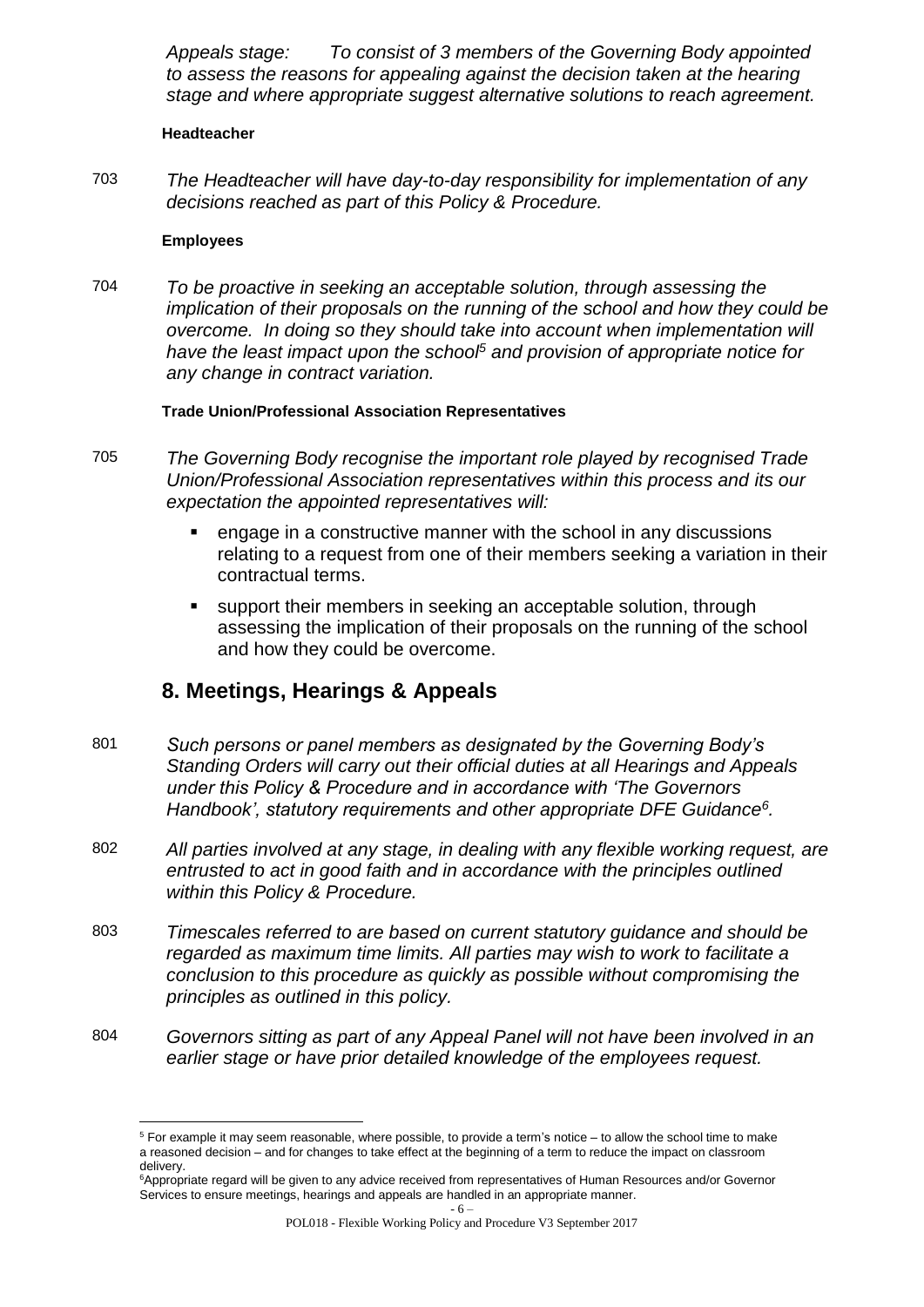# **9. Monitoring Arrangements**

901 *To ensure consistency in dealing with flexible working requests the school staffing committee will monitor the outcome of all such requests as part if its ongoing monitoring role, noting the number of applications, number rejected and business rationale for such rejection.*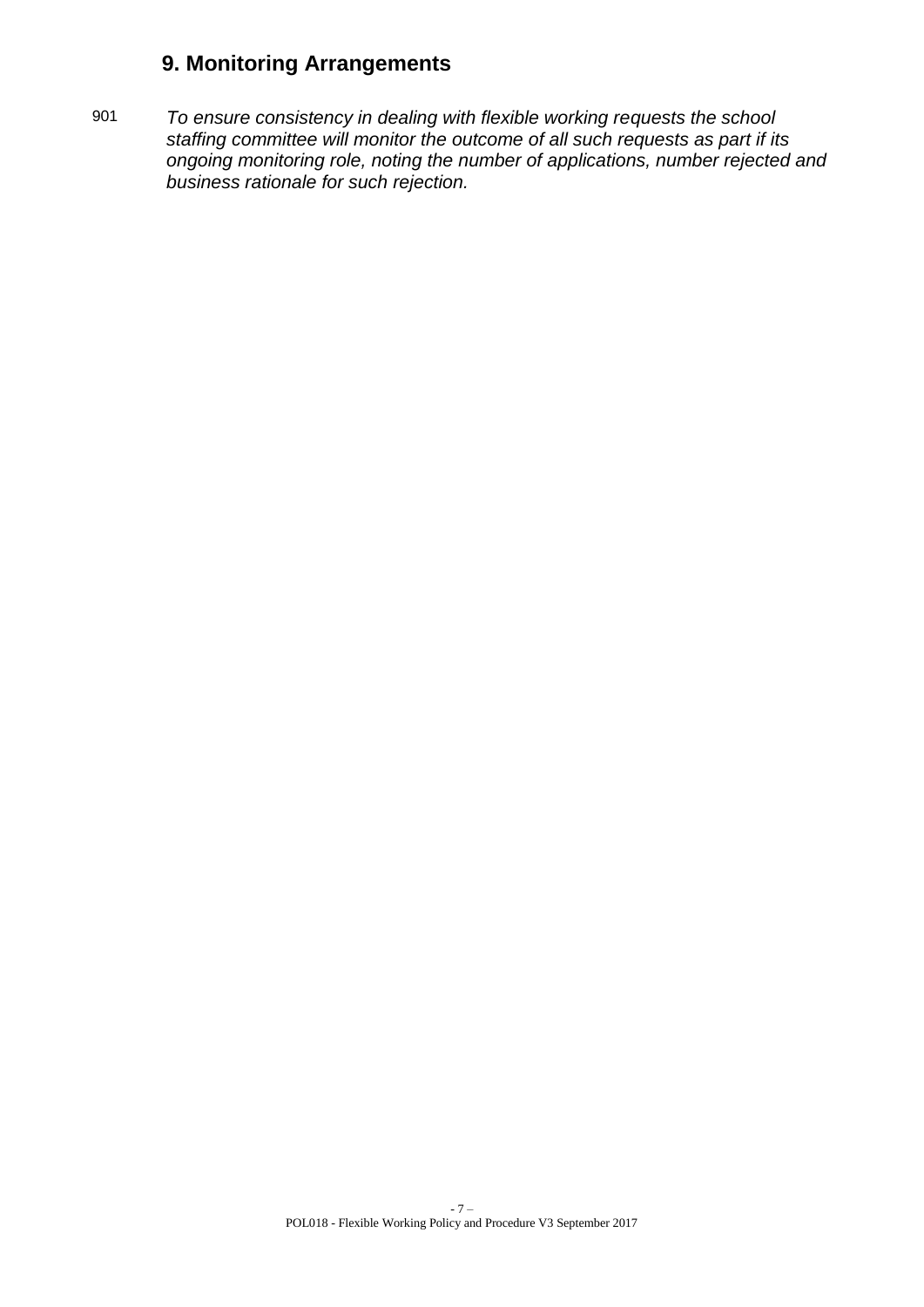# **Section Two – Flexible Working Procedure**

## **10. Receipt of Application**

- 1001 *It is the responsibility of the employee to provide information necessary to allow an informed decision to be made on their request for flexible working. To ensure sufficient information is available they may wish to discuss the details of their proposals with their line manager prior to completion.*
- 1002 *Any request can be through letter or e-mail or via the application form that accompanies this procedure at appendix 1. Any such request should contain the following information from the employee to allow the Headteacher to assess their request:*

*Specify the flexible working pattern (current and proposed)*

*When the proposed change would take place*

*What effect they feel it will have on the school (if any)*

*How these effects could be accommodated (where identified)* 

*Whether the request is for a temporary or permanent change (where applicable)*

- 1003 *The written request must be presented to the Headteacher clearly stating that they are invoking their right under this policy, as approved by the Governing Body, to request an amendment to their working arrangements. A flowchart is attached at appendix 2 showing the stages involved in applying this procedure in school.*
- 1004 *The Governing Body have determined that where such requests for flexible working arise the Headteacher will have delegated authority to consider the request and make a determination in this matter no more than 10 Standard working days after receipt of the application from the employee.*
- 1006 *The outcome of this decision will be either:*

*(a) Agree to accept the request for a contract variation; or* 

*(b) Agree to hold a meeting (hearing) with the employee to discuss the proposed new working pattern<sup>7</sup> .*

- 1007 *Where the Headteacher agrees to implement the proposal (option (a)) they should write to the employee and include a description of the new working pattern and date of implementation. (Example letters can be found at Appendix 3). This correspondence will be issued within 5 standard working days of the decision.*
- 1008 *Where the Headteacher is unable to agree the request then they should write to the employee and invite them to a Hearing (option (b)). This correspondence will be issued within 5 standard working days of the decision and should include:* 
	- date, time and place of the Hearing (providing at least 10 days notice to the employee)
	- **the nature of the request for flexible working received from the employee**

<sup>-</sup> 8 – <u>.</u> 7 It is strongly advised to contact the school HR Business Partner to discuss any proposed working pattern prior to any hearing with the employee. The HR Business Partner may support the Headteacher at such a meeting.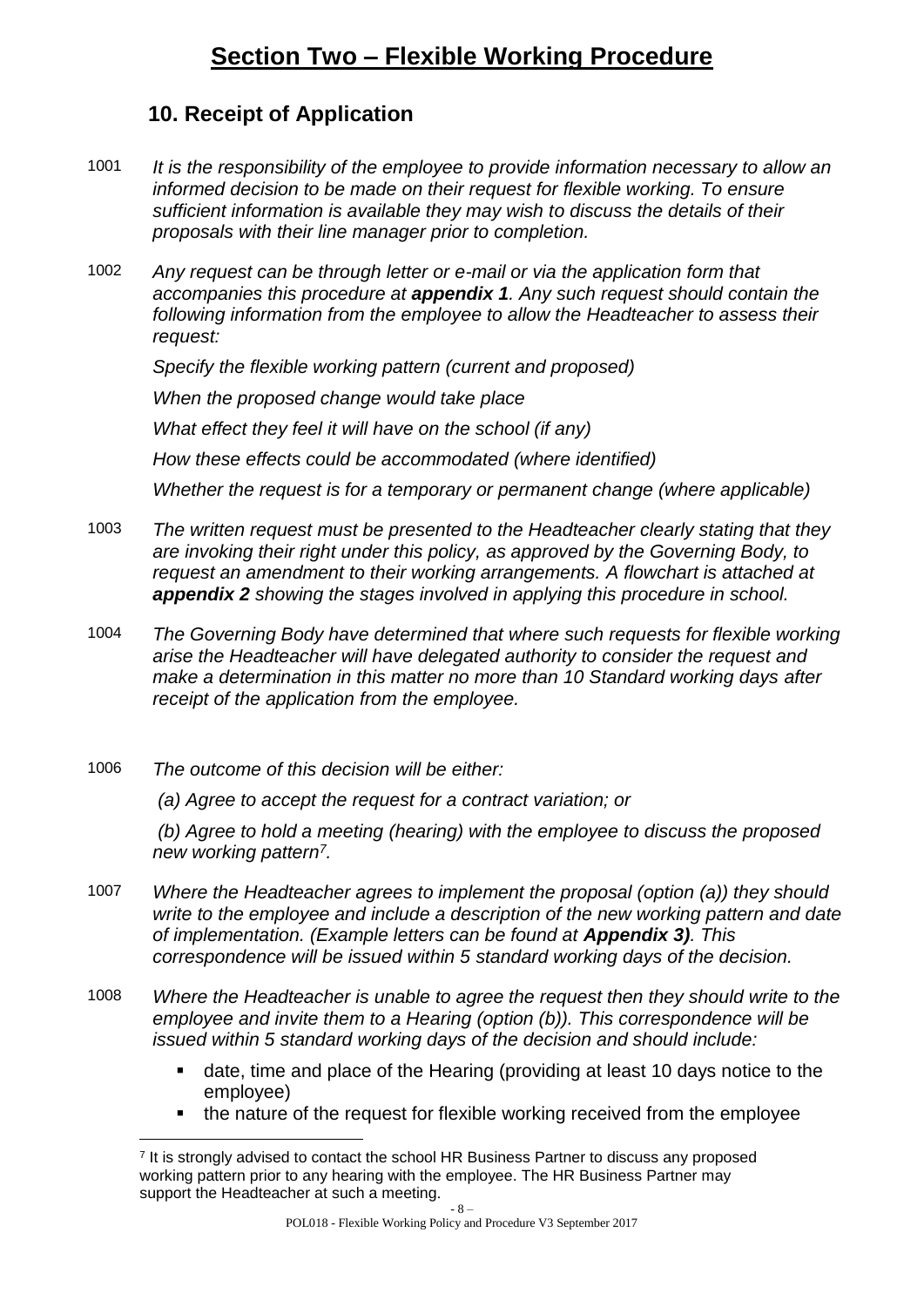- The rationale why in its present form, the request cannot be supported
- the right of the employee to be represented by a work colleague or a trade union/professional association representative<sup>8</sup>
- copy of the school policy & procedure relating to flexible working
- <sub>1009</sub> This letter will be considered formal notice of the hearing and will include a request for the employee, represented by their work colleague or trade union/professional association representative (where applicable) to:
	- confirm whether or not they will attend the Hearing and if they are to be accompanied and, if so,by whom,
	- submit in writing any additional information in support of their request at least 5 standard working days prior to the Hearing<sup>9</sup>.

# **11. Hearing**

- 1101 *The purpose of this meeting is to provide both parties with the opportunity to assess in detail the viability of any request for more flexible working arrangements. If the original request cannot be accommodated it allows the opportunity to explore alternatives and where possible develop a compromise solution acceptable to both the employee and school. Appendix 4 shows the procedure to be followed at this meeting.*
- 1102 *The Headteacher will write to the employee within 5 standard working days detailing the outcome of the meeting.*
- 1103 *Depending on the decision, the letter sent to the employee should contain the following information: (Example letters can be found in Appendix 3)*

*(a) Accepting an employee's application: the letter should::*

*Be dated*

*Contain a description of the new working pattern (and, where applicable the date of review if temporary)*

*Include the date when the new working pattern will be effective from*

*(b) Agreeing a compromise solution: the letter should: :*

*Be dated*

1

*Contain a description of the agreed compromise working pattern (and, where applicable the date of review if temporary)*

*Include the date when the new working pattern will be effective from*

<sup>&</sup>lt;sup>8</sup> If the employee or their trade union / professional association representative or work colleague is unable to attend the date set for this meeting, then the employee is required to seek an alternative date to be held **within 7 standard working days** of the original meeting. Where the trade union /professional association representative or work

colleague is an employee of the school they must be given paid time off work to attend this meeting. <sup>9</sup> Please note: any additional documentation held by the employee and/or their TU representative and not contained within the above papers will only be considered with the consent of the Headteacher after discussion with the supporting HR Business Partner.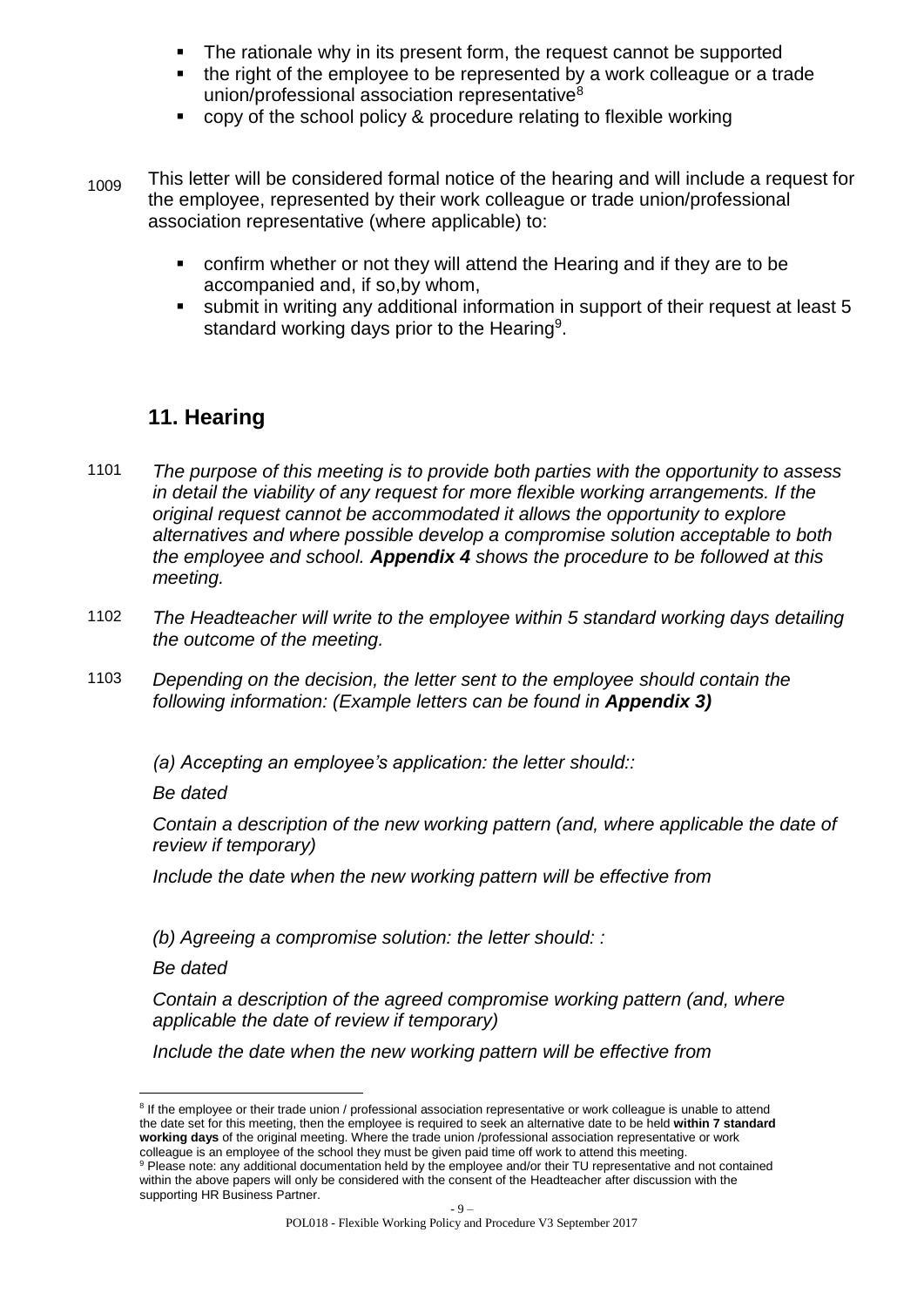*(c) Rejecting an application: the letter should :*

*Be dated*

*Contain the "business grounds" for the refusal; including detail why the business grounds(s) specified will apply for the case in question (see section 4) and outlining the significant detrimental impact on school.* 

*Include details of the employees right of appeal* 

*Include the right of the employee to be represented by a trade union / professional association representative or accompanied by a work colleague at such an appeal.*

# **12. Appeal Panel Meeting**

- 1201 *Where an employee wishes to appeal against a rejection of their application they must set out their reasons for doing so in writing. This may be additional information not available during the original meeting with the Headteacher, or may focus on questioning the business reason given for refusal and their impact on school. The employee has 5 standard working days in which to make such an appeal from the date they are in receipt of the decision at the hearing stage.*
- 1202 *A panel of 3 governors will undertake the appeal, providing at least 10 standard working days notice to the employee of the date of this meeting. <sup>10</sup>. The function of this appeal panel meeting is to provide the employee with a final opportunity to present their case for flexible working arrangements. The appeal panel may clarify points prior to making a decision. Appendix 3 shows the process of this appeal panel meeting. The decision of the appeal panel is final.*
- 1203 *The Clerk to the appeal panel will write within 5 standard working days outlining the appeal panel decision.*
- 1204 *Depending on the decision, a letter must be sent to the employee containing the following: (Example letter can be found at Appendix 3)*
	- *(a) Original decision not upheld: a letter from the appeal panel should:*

*Be dated*

*Contain a description of the new working pattern (and, where applicable the date of review if temporary)*

*Include the date when the new working pattern will be effective from* 

*(b) Agreeing a compromise solution: a letter from the appeal panel should:*

*Be dated*

<u>.</u>

*Contain a description of the agreed compromise working pattern (and, where applicable the date of review if temporary)*

<sup>&</sup>lt;sup>10</sup> Any panel appointed should consist of three members of the Governing Body. Governors with a pecuniary or prejudicial interest in the outcome (such staff Governors) may not sit on either the Hearing or Appeal panels and should declare this at the earliest opportunity where this becomes apparent. Where Governors are unsure of their interest is prejudicial should discuss this with the manager of Governors Services.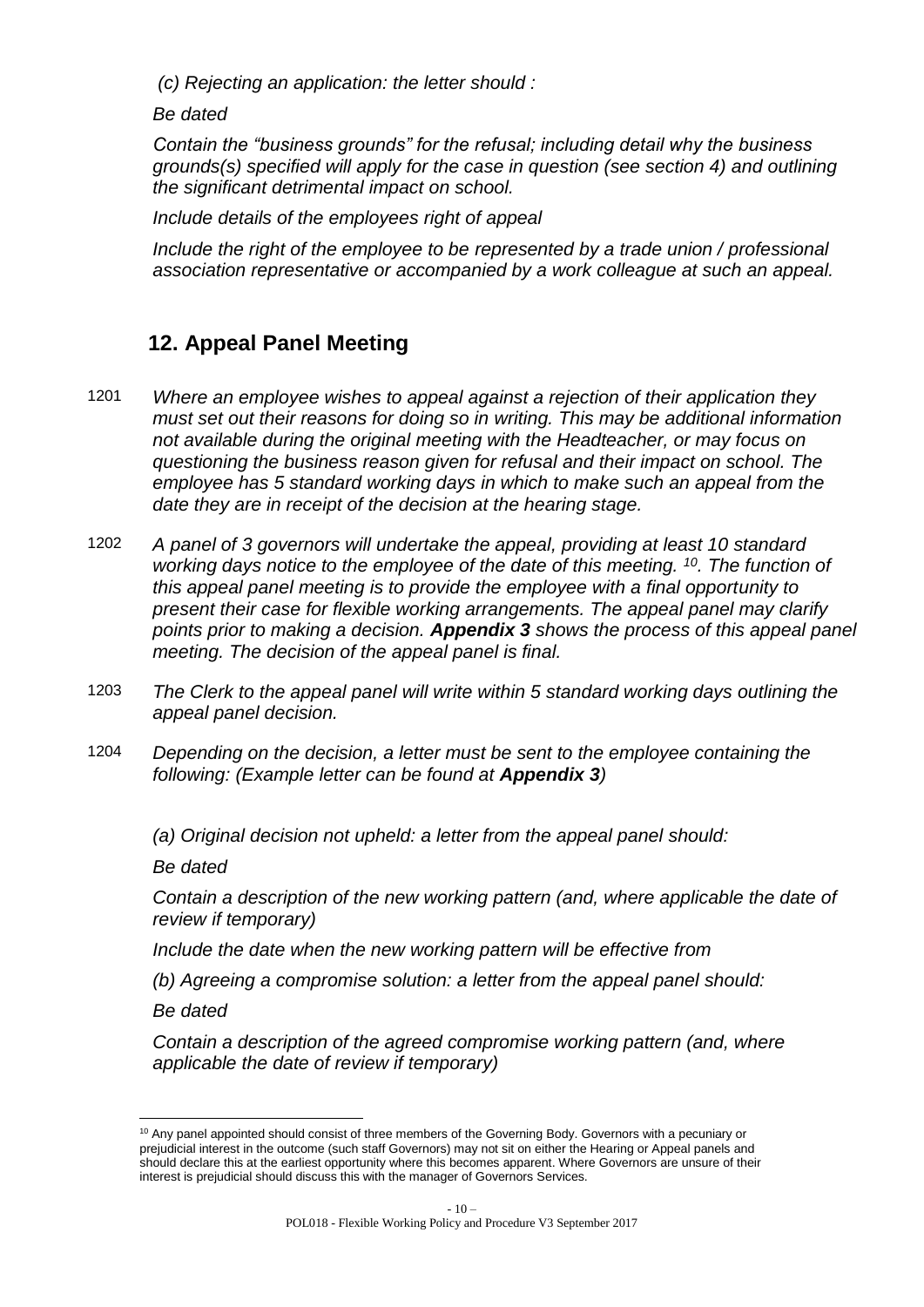*Include the date when the new working pattern will be effective from* 

*(c) Original decision upheld: a letter from the appeal panel should:*

*Be dated*

*Contain the "business grounds" for the refusal; including detail on the significant detrimental impact on school arising from the business grounds(s) specified (see section 4). Confirm that the school internal procedure has now been exhausted.*

# **13. Additional Information**

## **Timing and/or Rescheduling**

- 1301 *The timings and location of any meeting, or subsequent hearings and appeals under this procedure will be reasonable and each step in the procedure will be taken without unreasonable delay. Any request for a contract variation must be processed through to final appeal within 3 calendar months, following receipt of the initial request, unless otherwise agreed by both parties.*
- 1302 *The employee must take all reasonable steps to attend any meetings, or subsequent hearing and appeal arranged to discuss their request for flexible working*

## **Withdrawal of Application**

- 1304 *The employee can at anytime in the process formally withdraw their application for flexible arrangements. If the employee fails to attend on two occasions a hearing or appeal without just cause then the employer will treat the request as withdrawn and write to the employee confirming this decision.*
- 1305 *Where an employee has previously made an application under this procedure, a*  further application will not be considered for at least twelve months (following the *date upon which the previous application was made) except in exceptional circumstances and with the agreement of the chair of the staffing committee.*

## **Representation**

1306 *The employee has the right to be represented by a work colleague or their trade union/professional association representative at any subsequent Hearing or Appeal.*

*The Headteacher assessing the request for flexible working has a right at all stages to be supported, for example, by a link school HR Business Partner or management colleague.*

## **Adjournment**

1308 *Every effort will be made to resolve an employee's request for flexible working as quickly as possible; however, the Governor panels reserve the right to adjourn the hearing or appeal before providing a decision.*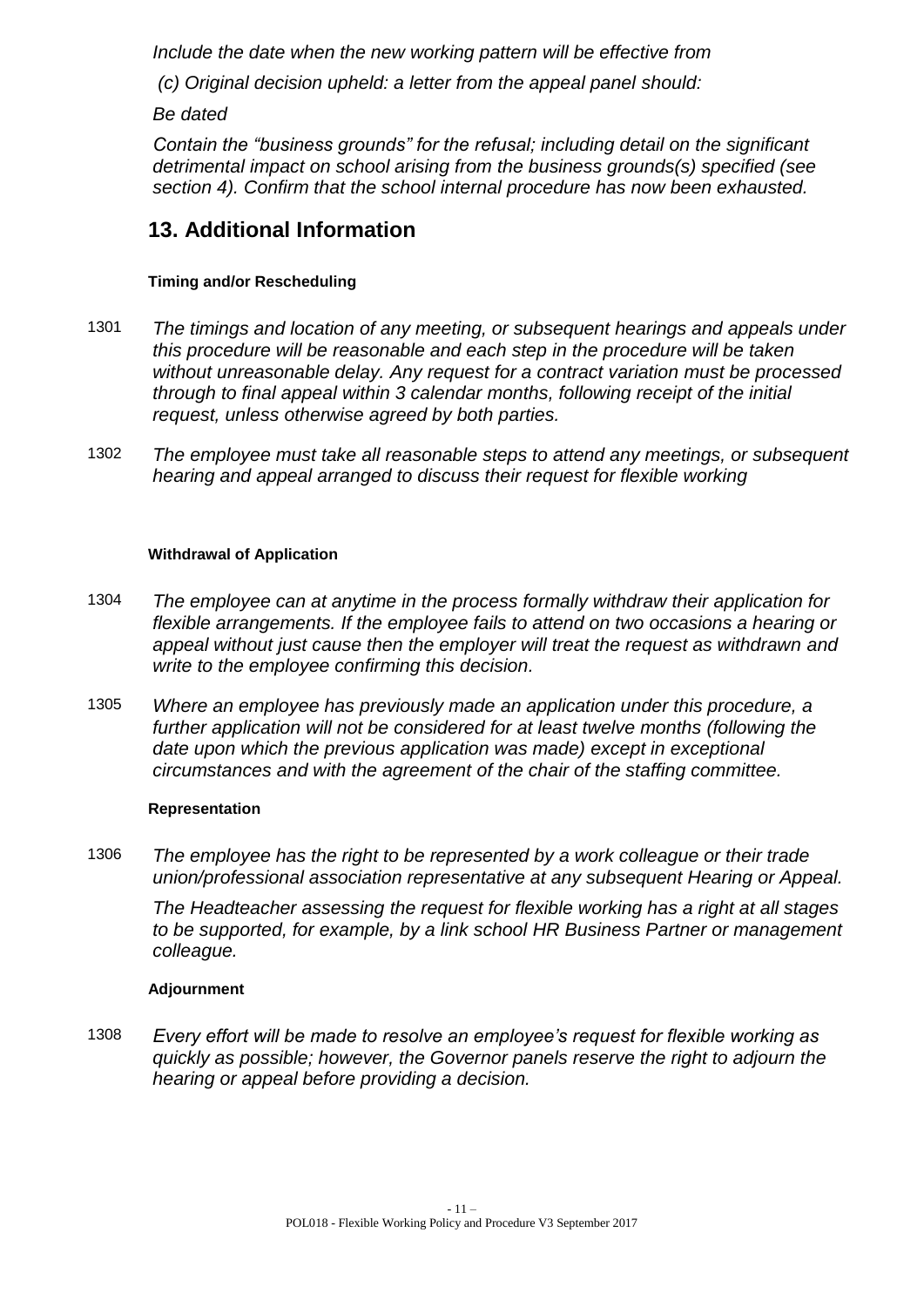#### **Pension Arrangements**

1310 *Employees need to be aware that their request for flexible arrangements under this policy may, where it involves changes in terms and conditions have implications on pension contributions and level of pension upon retirement. Unfortunately, the school is not in a position to offer detailed advice to employees on such personal financial matters as this and advise staff contact their pension scheme provider directly or to seek advice from their trade union/professional association.*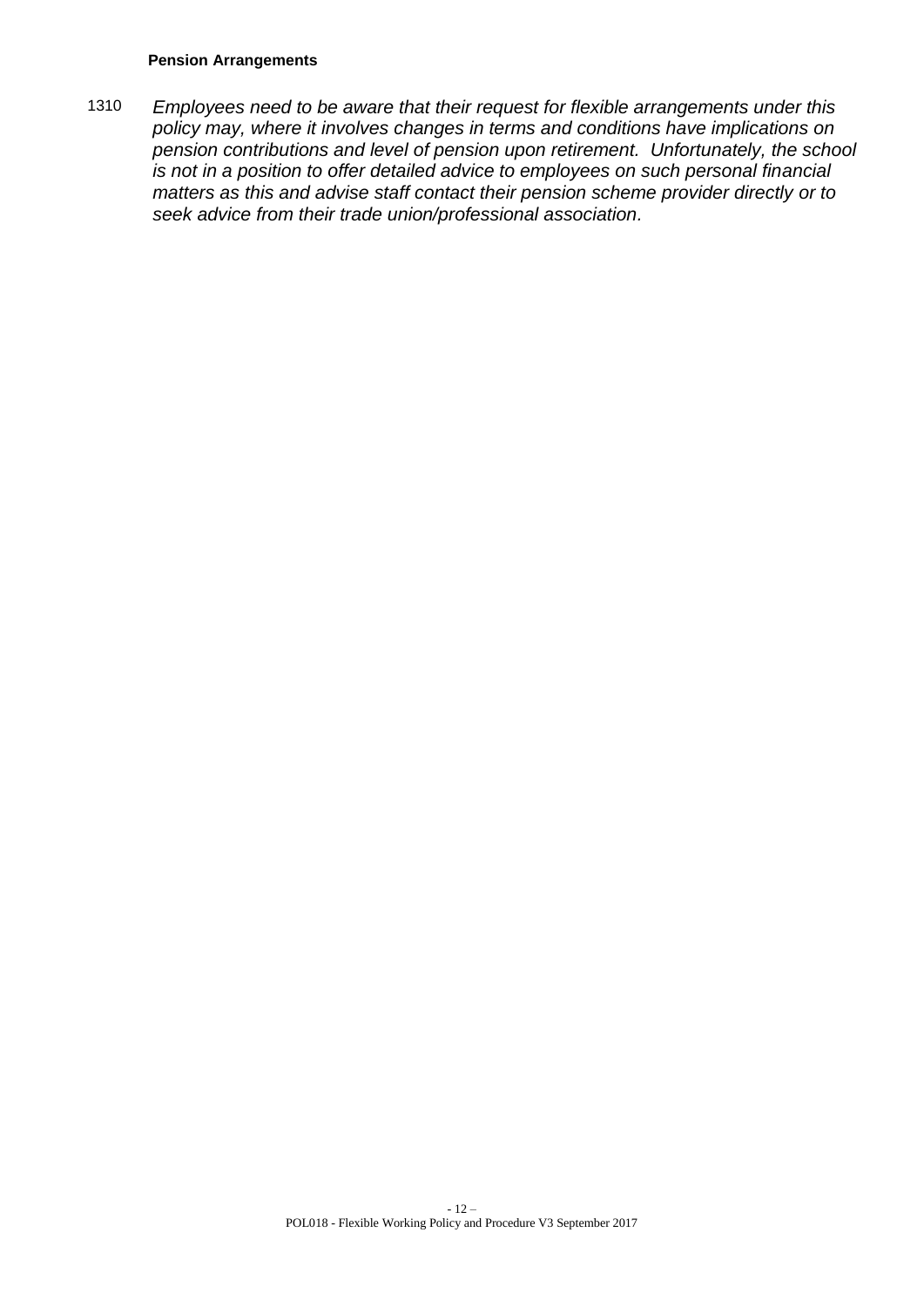**Application for Flexible Working**

| <b>Application for Fiexible Working</b> |                                                                                      |          |                                                            |          |               |  |  |  |  |
|-----------------------------------------|--------------------------------------------------------------------------------------|----------|------------------------------------------------------------|----------|---------------|--|--|--|--|
| <b>Woodlawn School</b>                  |                                                                                      |          |                                                            |          |               |  |  |  |  |
|                                         | Name:                                                                                |          | <b>Employee No:</b>                                        |          |               |  |  |  |  |
|                                         | <b>Home Address:</b>                                                                 |          |                                                            |          |               |  |  |  |  |
|                                         | Post:                                                                                |          | <b>Proposed Change:</b><br><b>Start Date:</b>              | $\prime$ | $\prime$      |  |  |  |  |
|                                         | <b>Request made under statutory</b><br>Y/N<br>Regs? (Section 2)                      |          | <b>Proposed Change:</b><br><b>End Date</b> (if applicable) |          | $\frac{1}{2}$ |  |  |  |  |
|                                         |                                                                                      |          |                                                            |          |               |  |  |  |  |
|                                         | Please provide details of current work pattern (e.g. hours/days worked/shift         | nattern) |                                                            |          |               |  |  |  |  |
|                                         | Please provide details of your proposed work pattern (e.g. hours/days/shift pattern) |          |                                                            |          |               |  |  |  |  |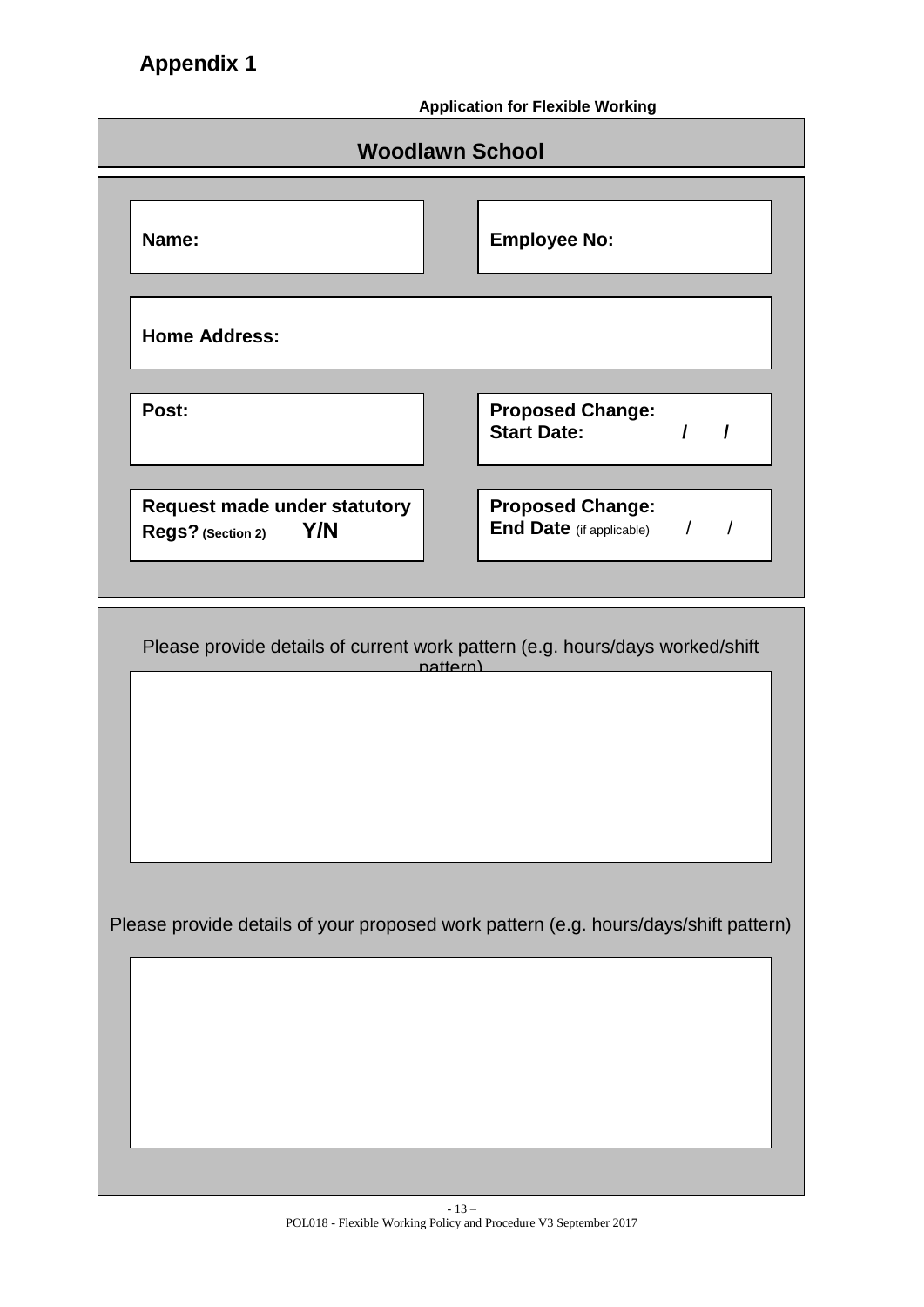| Please give details of your reasons for requesting flexible working |
|---------------------------------------------------------------------|
|                                                                     |
|                                                                     |
|                                                                     |
|                                                                     |
| How do you feel the school can accommodate the arrangement?         |
|                                                                     |
|                                                                     |
|                                                                     |
|                                                                     |

## **NOW PLEASE FORWARD THIS FORM TO YOUR HEADTEACHER ASAP**

HEADTEACHER: Comment on proposed contractual change

| <b>Application</b><br>Y/N<br><b>Supported</b> | <b>Signature of Headteacher:</b> |
|-----------------------------------------------|----------------------------------|
|-----------------------------------------------|----------------------------------|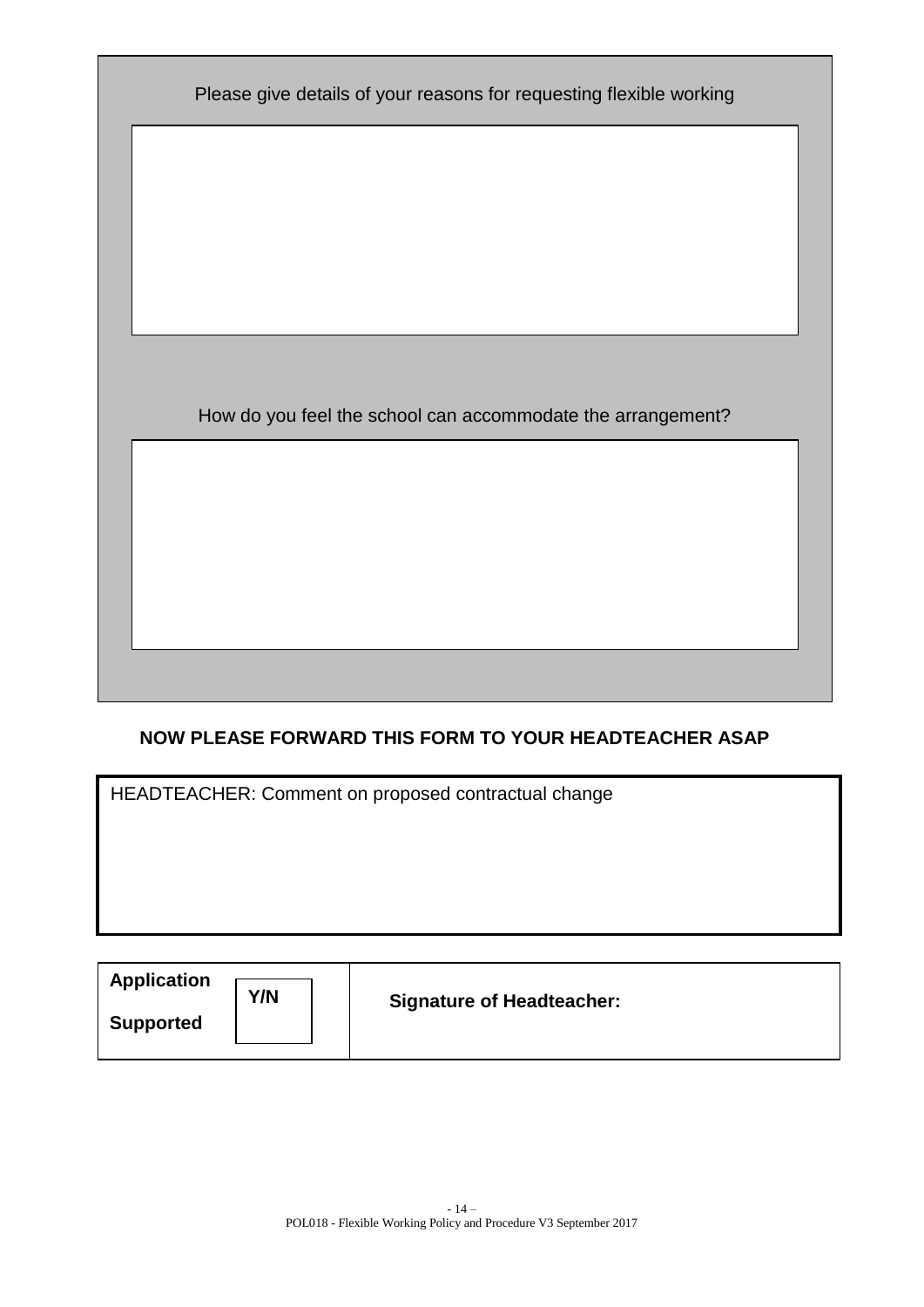# **Appendix 2**

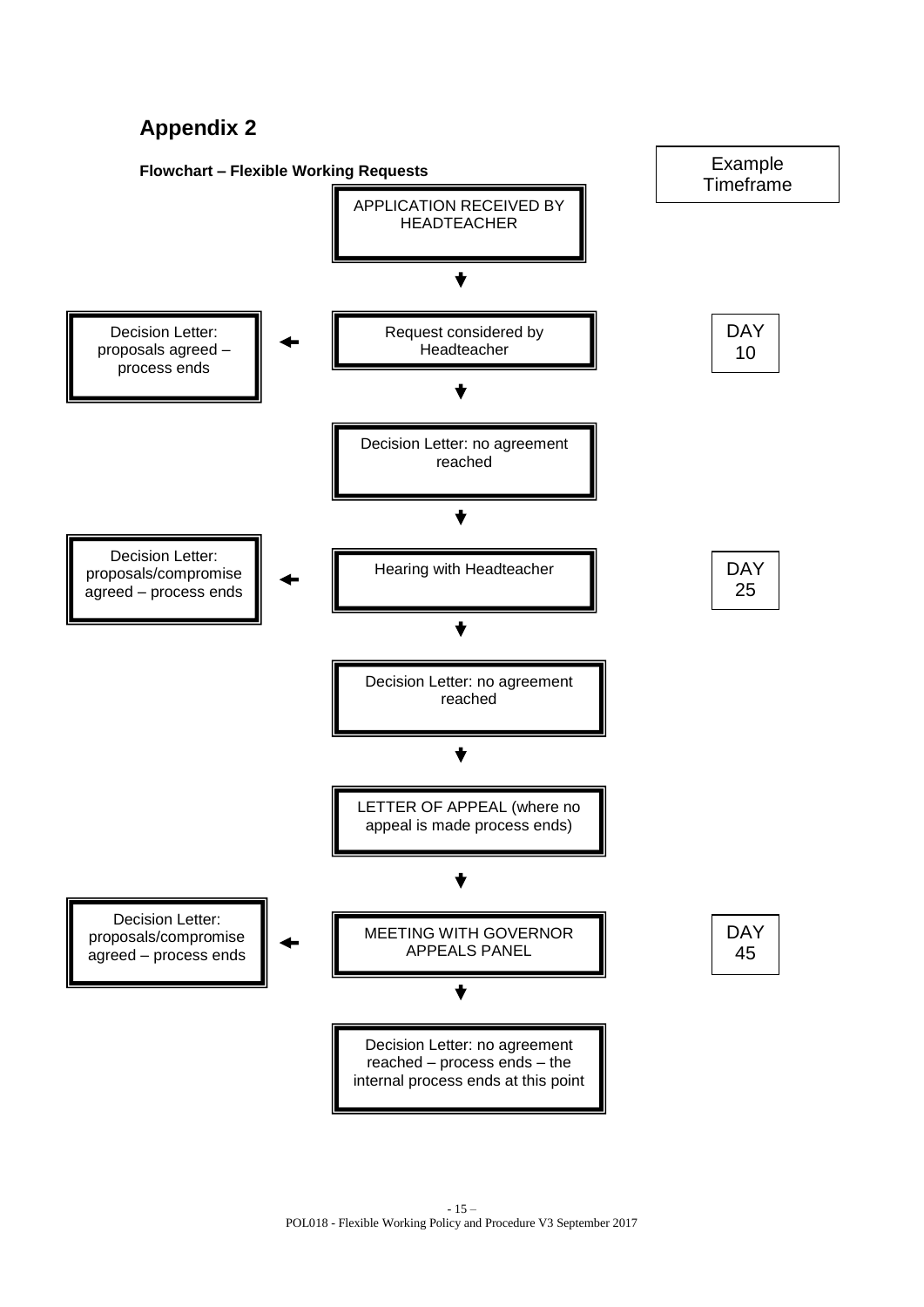# **Appendix 3**

## **Example Initial Decision Letter**

The Headteacher has two options (a) to accept the proposal or (b) request a meeting with the employee.

de la construcción de la construcción de la construcción de la construcción de la <mark>Date:</mark> Dear:

Following receipt of your application I have considered your request for a new flexible working pattern. Having taken into consideration your comments relating to how the school can accommodate your request, together with an assessment of the impact the proposed change will have on the needs of the school, I can confirm the following:

(a) That the school are in a position to accommodate your application

Your new working pattern/location will be as follows:

Your new working pattern/location will begin from: (date)

Or

(b) That I am currently unable to accommodate your original request due to concerns relating to its impact on (provide detail of business need and significant impact on school). I would therefore request you attend a meeting with me to hear your proposals in more detail.

I have therefore arranged a Hearing as per section 11 of this Policy & Procedure to be held on: (date/location) to discuss your proposals. I would be grateful if you could forward any additional documentation you wish to present to the panel in support of your request by: (date). All documentation made available to the panel will be forwarded to all parties in advance of the meeting.

You are entitled to be represented by a trade union/professional association representative or work colleague with you to this meeting.

Yours sincerely **Headteacher**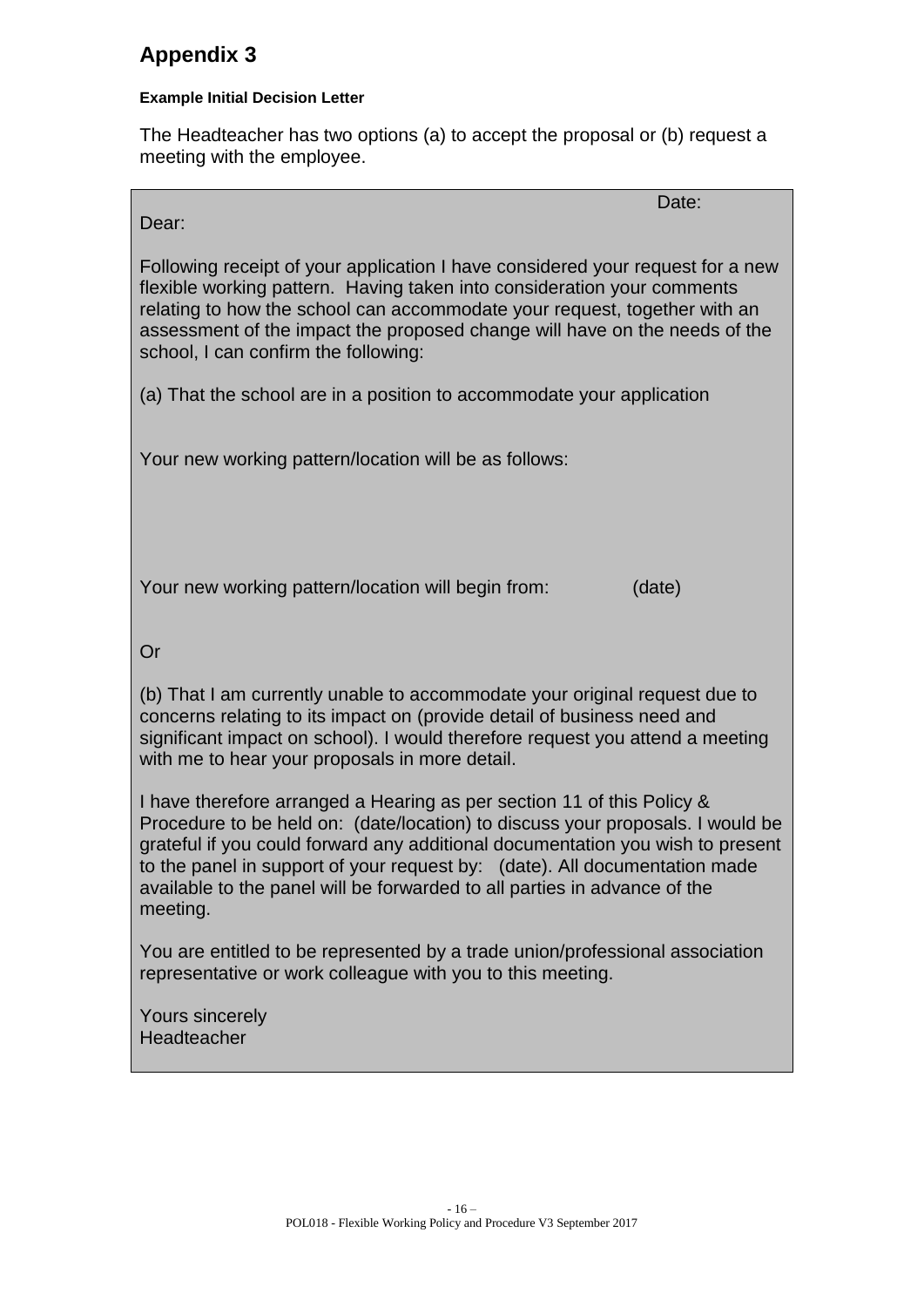#### **Example Hearing/Appeal Acceptance Letter**

You must always write to your employee within the specified timeframes outlined within this procedure except where prior agreement has been reached by all parties to an alternate timetable.

| Date:<br>Dear:                                                                                                                                                                                                                                                                                                                                                                                                                                  |  |  |  |  |  |  |
|-------------------------------------------------------------------------------------------------------------------------------------------------------------------------------------------------------------------------------------------------------------------------------------------------------------------------------------------------------------------------------------------------------------------------------------------------|--|--|--|--|--|--|
| Following receipt of your application and our subsequent Hearing/Appeal<br>(date/location) to consider your request for a<br>(delete as necessary) held on:<br>new flexible working pattern. We have taken into consideration your<br>comments relating to how the school can accommodate your request,<br>together with an assessment of the impact the proposed change will have on<br>the needs of the school, we can confirm the following: |  |  |  |  |  |  |
| (a) That the school are in a position to accommodate your application                                                                                                                                                                                                                                                                                                                                                                           |  |  |  |  |  |  |
| Or                                                                                                                                                                                                                                                                                                                                                                                                                                              |  |  |  |  |  |  |
| (b) Though I/we are unable to accommodate your original request we are able<br>to offer the alternative pattern discussed with you, which you felt was a<br>suitable alternative.                                                                                                                                                                                                                                                               |  |  |  |  |  |  |
| Your new working pattern/location will be as follows:                                                                                                                                                                                                                                                                                                                                                                                           |  |  |  |  |  |  |
| Your new working pattern/location will begin from:<br>(date)                                                                                                                                                                                                                                                                                                                                                                                    |  |  |  |  |  |  |
| <b>Yours sincerely</b><br>Headteacher/Chair of Appeal (Hearing/Appeal)                                                                                                                                                                                                                                                                                                                                                                          |  |  |  |  |  |  |

## Note to the employee

Please note that the change in your working pattern will normally be a permanent change to your terms and conditions of employment and you have no right in law to revert to your previous working pattern, unless otherwise agreed.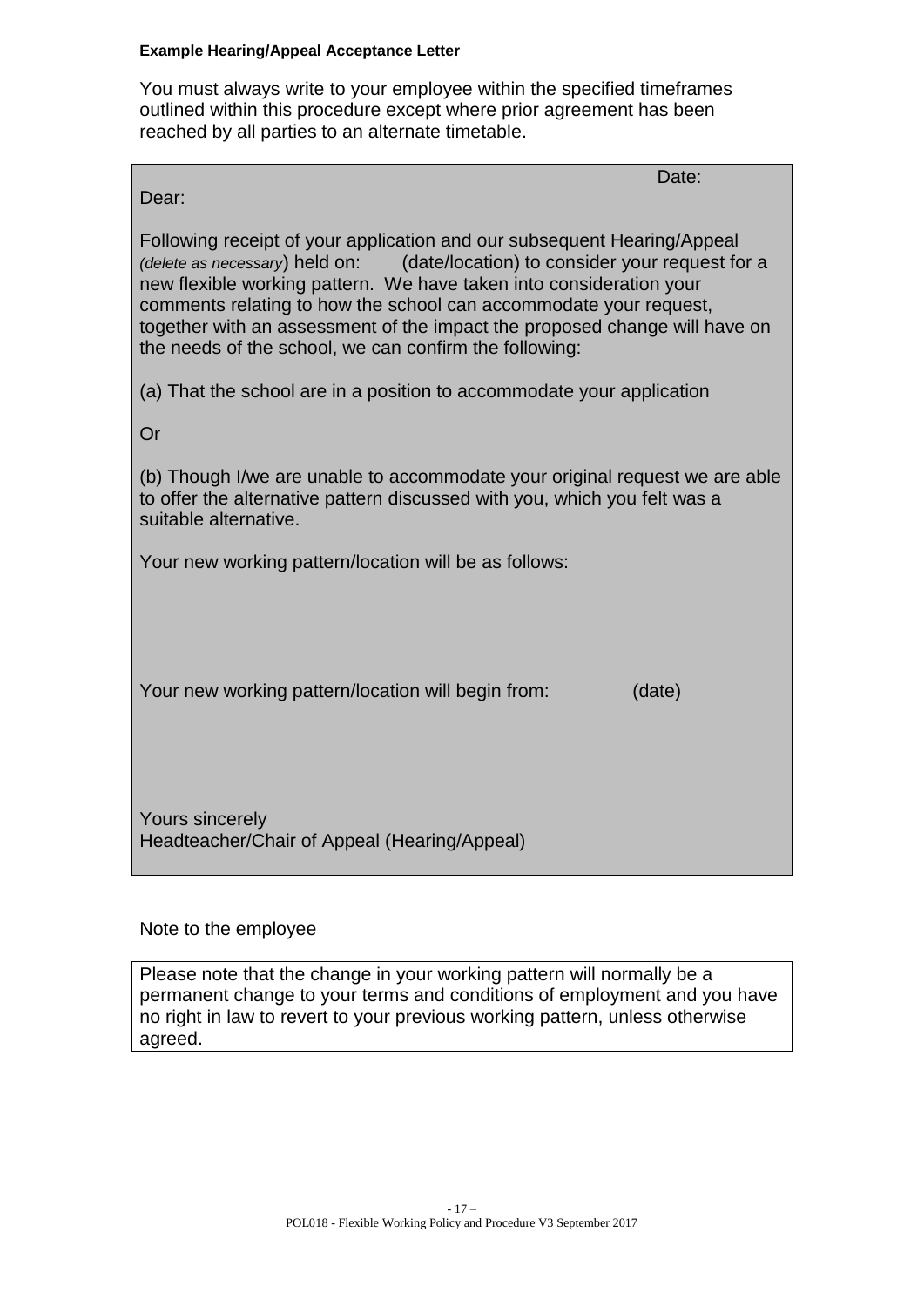## **Example Hearing/Appeal Refusal Letter**

In any written refusal of a flexible working request, there is a requirement to explain the rationale behind such a decision. If an employee understands why a reason is relevant, they are more likely to accept the outcome and be satisfied that you have considered their application seriously - even if it isn't the outcome they wanted.

You do not have to go into a lot of detail, but you should include the key facts about why you have come to this decision. These should be accurate and relevant and relate to the specific application being considered.

Date:

Dear:

Following receipt of your application and our subsequent Hearing/Appeal *(delete as necessary*) held on: (date/location) I/we have considered your request for a new flexible working pattern.

Unfortunately I/We must confirm that the school are unable to accommodate your request for flexible working at this time for the following reason(s):

*(You should add applicable rational for decision referencing identified business reason(s))*

## *Examples:*

*(a) the proposals outlined would have a detrimental effect on the ability of the school to meet curriculum & logistical needs of the service – Particularly in relation to the teaching and learning environment for the pupils you engaged to work with whom have a statement of special educational needs.* 

*(b) the proposals outlined cannot be accommodated due to our inability to reorganise work amongst existing staff.*

*(c) the proposals outlined cannot be accommodated due to insufficiency of work during periods you are proposing to work.*

**The grounds apply in the circumstances because:**

*(you should provide detail of business need and significant impact on school).*

**Examples** 

*(a) We have assessed the impact of the proposed change on the teaching and learning of the SEN pupils and their IEP's and have concluded that this proposed change would have a material impact on their progress. This decision was taken following advice from the school Education Psychologist.*

*(b) We have assessed the impact of the proposed change in your shift pattern from mornings to after school. However, we are unable to re-organise our staff to accommodate your request to clean classrooms at this time due to our extended schools provision occupying these facilities*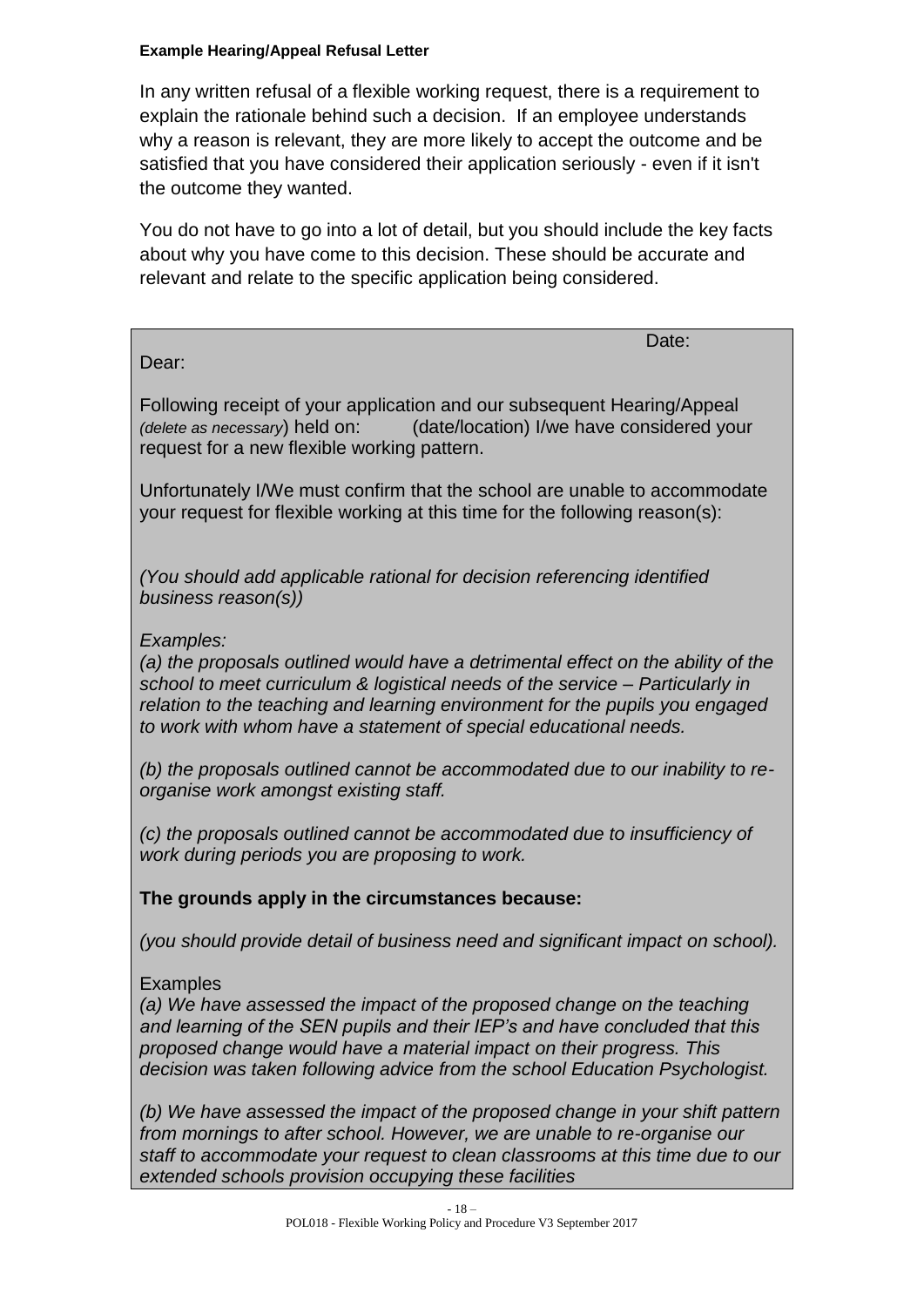*(c) We have assessed the impact of your proposed change in shift pattern to move from mornings to afternoon support in the classroom. However, you are directly employed to support the teacher during morning Literacy/Numeracy hours within the classroom. The advice we have received from the Schools Advisory Service is that such activities are most appropriate during morning sessions and therefore are unable to accommodate your request for a contract variation.*

(*You should explain why any other work patterns you may have discussed at the meeting with the employee are also inappropriate at this stage)*.

Turning now to the alternative proposals you put forward at our meeting, again it is the view of the panel that unfortunately they did not materially alter the impact upon the school as identified above.

(*You need to add details relating to any proposed appeal (only where this is the hearing outcome letter))*

If you are unhappy with the decision at this stage (*only at hearing stage*) you may appeal against it. Details of the appeal procedure are set out below (insert details):

You have the right to be represented at such an appeal by a trade union/professional association representative or work colleague.

Yours sincerely

Headteacher/Chair of Appeal Panel (Hearing/Appeal)